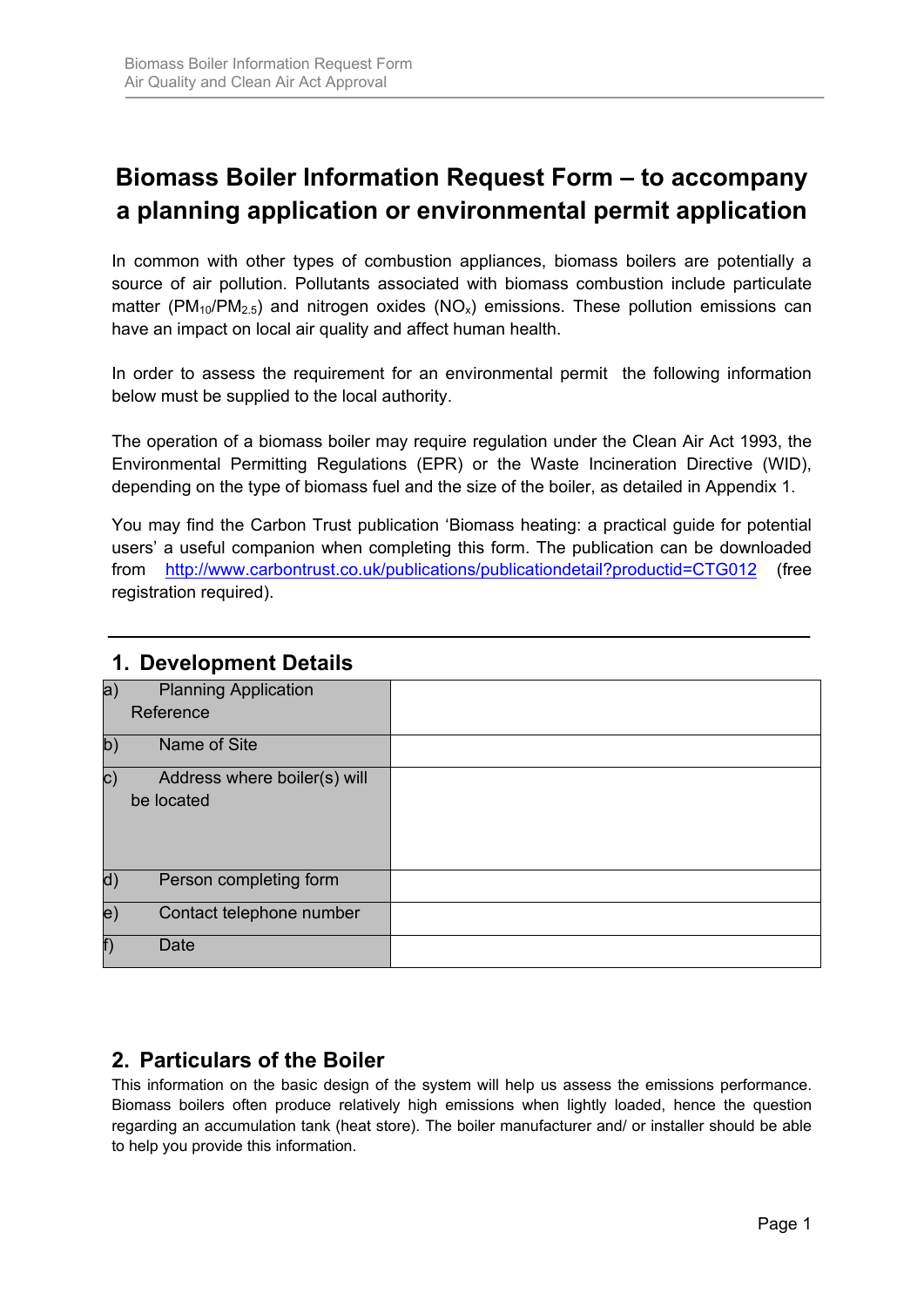| g)           | Describe the proposed biomass boiler including make, model, manufacturer, thermal<br>capacity (kw/MW), efficiency, maximum rate of fuel consumption (kg/hr or m <sup>3</sup> /hr). |
|--------------|------------------------------------------------------------------------------------------------------------------------------------------------------------------------------------|
|              |                                                                                                                                                                                    |
|              |                                                                                                                                                                                    |
|              |                                                                                                                                                                                    |
| h)           | Describe the boiler combustion system and how combustion will be optimised and<br>controlled.                                                                                      |
|              |                                                                                                                                                                                    |
|              |                                                                                                                                                                                    |
|              |                                                                                                                                                                                    |
|              | Describe the fuel feed system.                                                                                                                                                     |
|              |                                                                                                                                                                                    |
|              |                                                                                                                                                                                    |
|              |                                                                                                                                                                                    |
| j)           | Provide details of the abatement equipment in place for controlling particulate matter (fly<br>ash) emissions.                                                                     |
|              |                                                                                                                                                                                    |
|              |                                                                                                                                                                                    |
|              |                                                                                                                                                                                    |
|              |                                                                                                                                                                                    |
| $\mathsf{k}$ | How does the biomass boiler deal with variable heat loads - is the boiler linked to an<br>accumulation tank?                                                                       |
|              |                                                                                                                                                                                    |
|              |                                                                                                                                                                                    |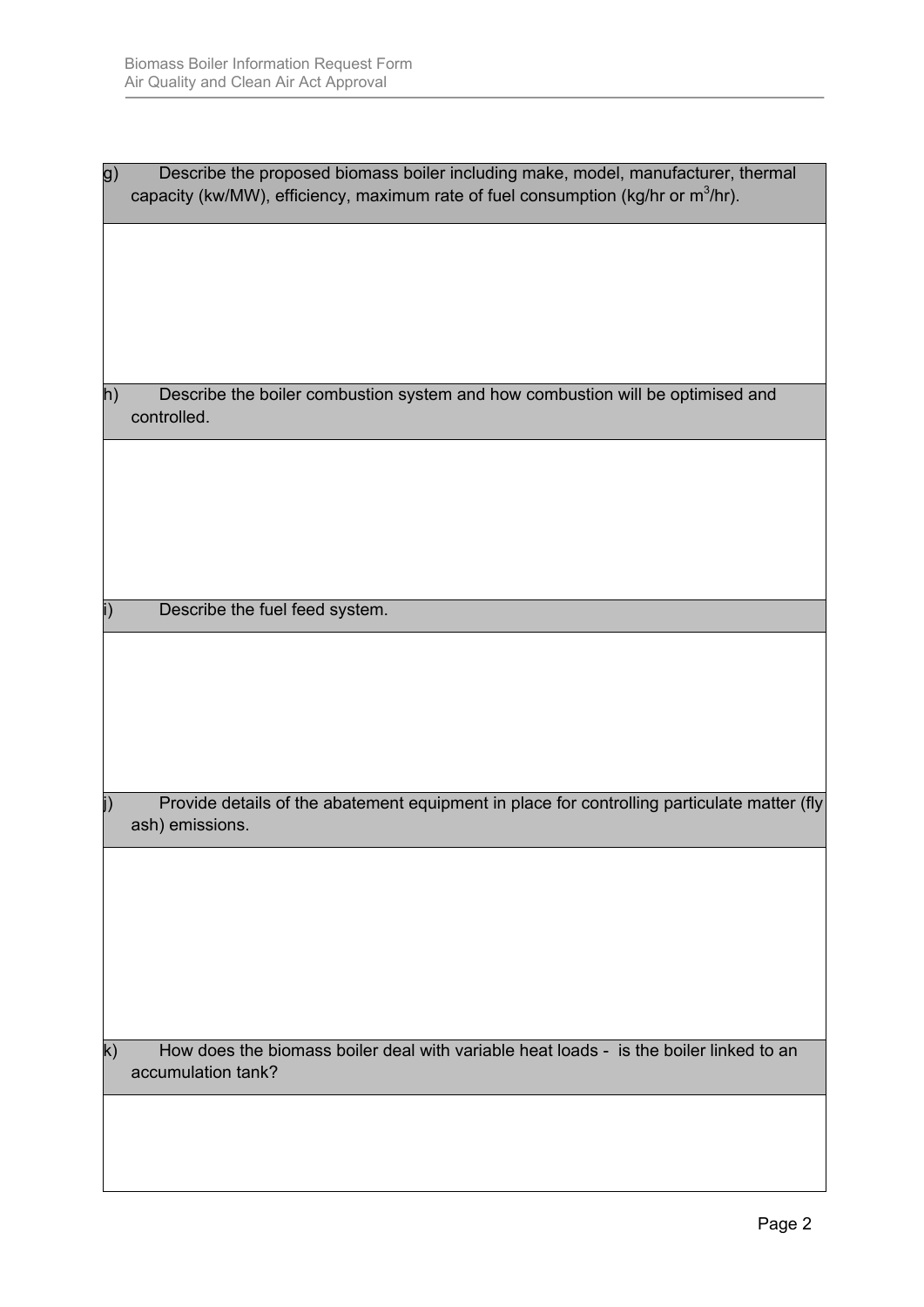I) Is the biomass boiler an exempt appliance in accordance with the Clean Air Act 1993?

If yes, provide evidence to demonstrate the biomass boiler has been tested and certified as an exempt appliance (for example a link to the appliance on the UK Smoke Control Areas website http://www.uksmokecontrolareas.co.uk/appliances.php)

## **3. Boiler Operation and Maintenance**

System efficiency and emissions performance very much depend upon regular maintenance. Your installer should be able to recommend a suitable maintenance schedule.

| m) | Describe arrangements for cleaning and de-ashing the boiler.                                                                                                                                            |  |  |  |  |
|----|---------------------------------------------------------------------------------------------------------------------------------------------------------------------------------------------------------|--|--|--|--|
|    |                                                                                                                                                                                                         |  |  |  |  |
| n) | Provide details of the maintenance schedule associated with boiler, abatement<br>equipment and stack. This should include frequency of boiler inspection and servicing by a<br>trained boiler engineer. |  |  |  |  |
|    |                                                                                                                                                                                                         |  |  |  |  |
| 0) | Describe how incidences of boiler or abatement system failure are identified and<br>mitigated.                                                                                                          |  |  |  |  |
|    |                                                                                                                                                                                                         |  |  |  |  |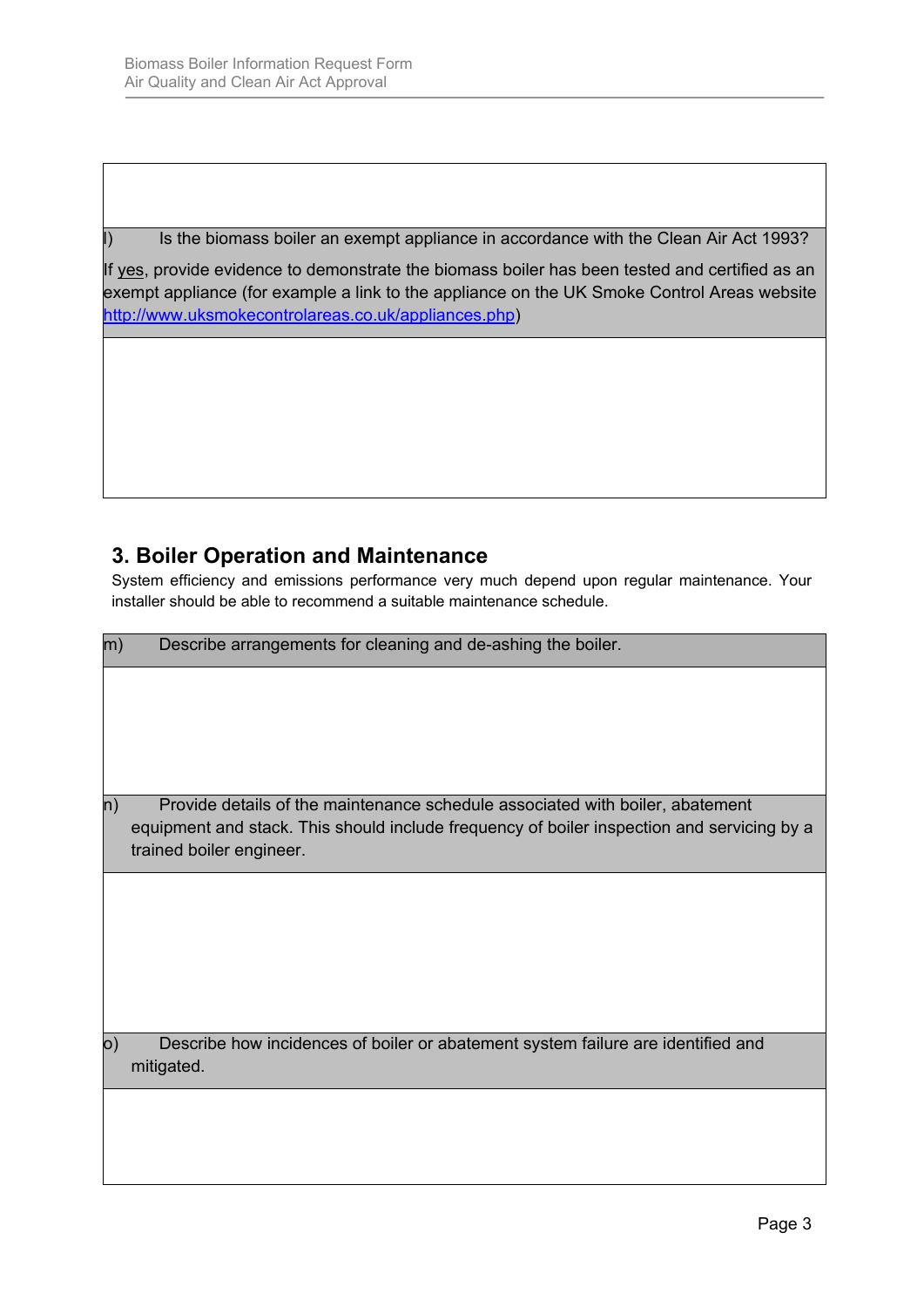## **4. Boiler Stack Details**

The design of the stack greatly affects how pollutants produced in the boiler disperse over the surrounding area. Where the area is heavily built up, or has existing air quality issues, dispersion becomes more complicated and a computer modelling technique known as dispersion modelling will probably be required. Your installer should be able to provide most of the details and make a calculation on stack height and design. When dispersion modelling is required you or your installer may need to engage a specialist consultant.

p) Identify the height of the boiler exhaust stack above ground. Evidence shall be presented to demonstrate that predicted emission concentrations associated with the calculated stack height do not have a significant impact on the air quality objectives for  $NO<sub>2</sub>$ and PM<sub>10</sub>. It will be necessary to obtain background concentrations of  $NO<sub>2</sub>$  and PM<sub>10</sub> for the proposed location of the biomass boiler. These are available at http://www.airquality.co.uk/laqm/tools.php?tool=background06. If the location already exceeds the air quality objectives the options for potential increases to pollution emissions need careful assessment. The boiler exhaust stack height should be calculated using dispersion modelling software such as ADMS 4 or Aermod*.*

q) Identify stack internal diameter (m).

r) Provide maximum particulate matter and nitrogen oxides emission rates (mg/m<sup>3</sup> or g/hr) to standard reference conditions (6% oxygen, 273K, 101.3kPa).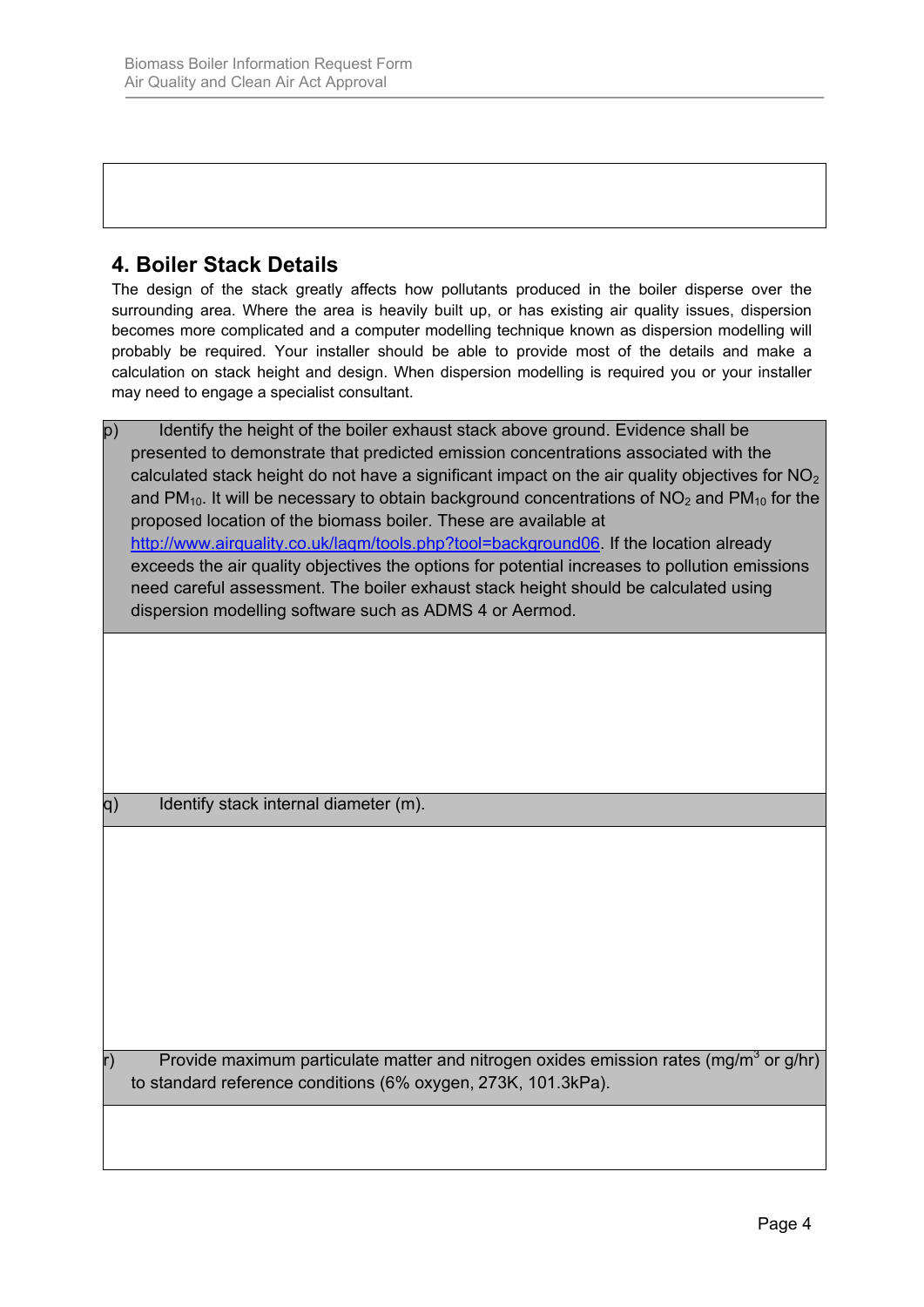s) Identify the exhaust gas efflux velocity (m/s).

t) Provide the grid reference of boiler exhaust stack.

## **5. Fuel Details**

Emissions from a biomass boiler depend greatly on the type and quality of the fuel used. Reasonable guarantees are therefore needed that the fuel is compatible with the boiler, is of a high quality and that quality will be assured for a reasonable period of time. Your fuel supplier and installer should be able to provide this information.

| Describe the fuel specification including origin, type of wood (chips, pellet, briquettes), |
|---------------------------------------------------------------------------------------------|
| nitrogen, moisture, ash content (%).                                                        |

 $v$ ) Does the fuel comply with European or equivalent fuel quality standards such as CEN/TS 335 or ONORM?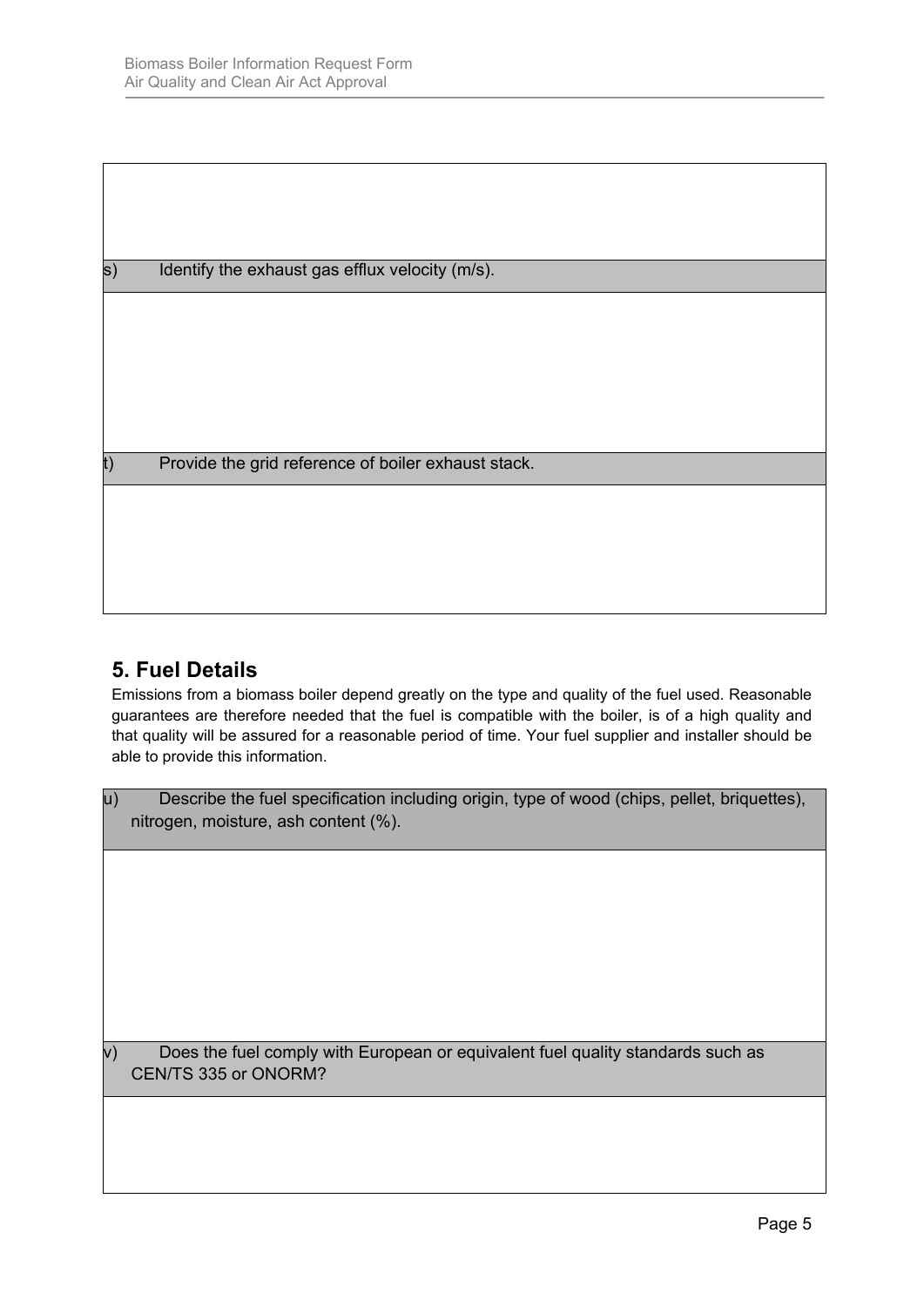$\overline{1}$ 

| W)            | Describe what fuel quality control procedures will be adopted to guarantee constant fuel<br>quality from your supplier.                                                                                         |
|---------------|-----------------------------------------------------------------------------------------------------------------------------------------------------------------------------------------------------------------|
|               |                                                                                                                                                                                                                 |
|               |                                                                                                                                                                                                                 |
|               |                                                                                                                                                                                                                 |
| X)            | Provide evidence to demonstrate that the biomass boiler combustion system is<br>applicable to the fuel specification.                                                                                           |
|               |                                                                                                                                                                                                                 |
|               |                                                                                                                                                                                                                 |
|               |                                                                                                                                                                                                                 |
| y)            | Identify where and how fuel will be stored on site (e.g. bunker or silo).                                                                                                                                       |
|               |                                                                                                                                                                                                                 |
|               |                                                                                                                                                                                                                 |
|               |                                                                                                                                                                                                                 |
| $\mathsf{z})$ | Describe how fuel will be unloaded from the delivery vehicle into the storage facility and<br>what control measures will be in place to reduce particulate matter emissions to<br>atmosphere.                   |
|               |                                                                                                                                                                                                                 |
|               |                                                                                                                                                                                                                 |
|               |                                                                                                                                                                                                                 |
| aa)           | Identify the type of fuel delivery vehicle and provide evidence to demonstrate that there<br>is sufficient space for the fuel delivery vehicle to access the site. How frequent will the fuel<br>deliveries be? |
|               |                                                                                                                                                                                                                 |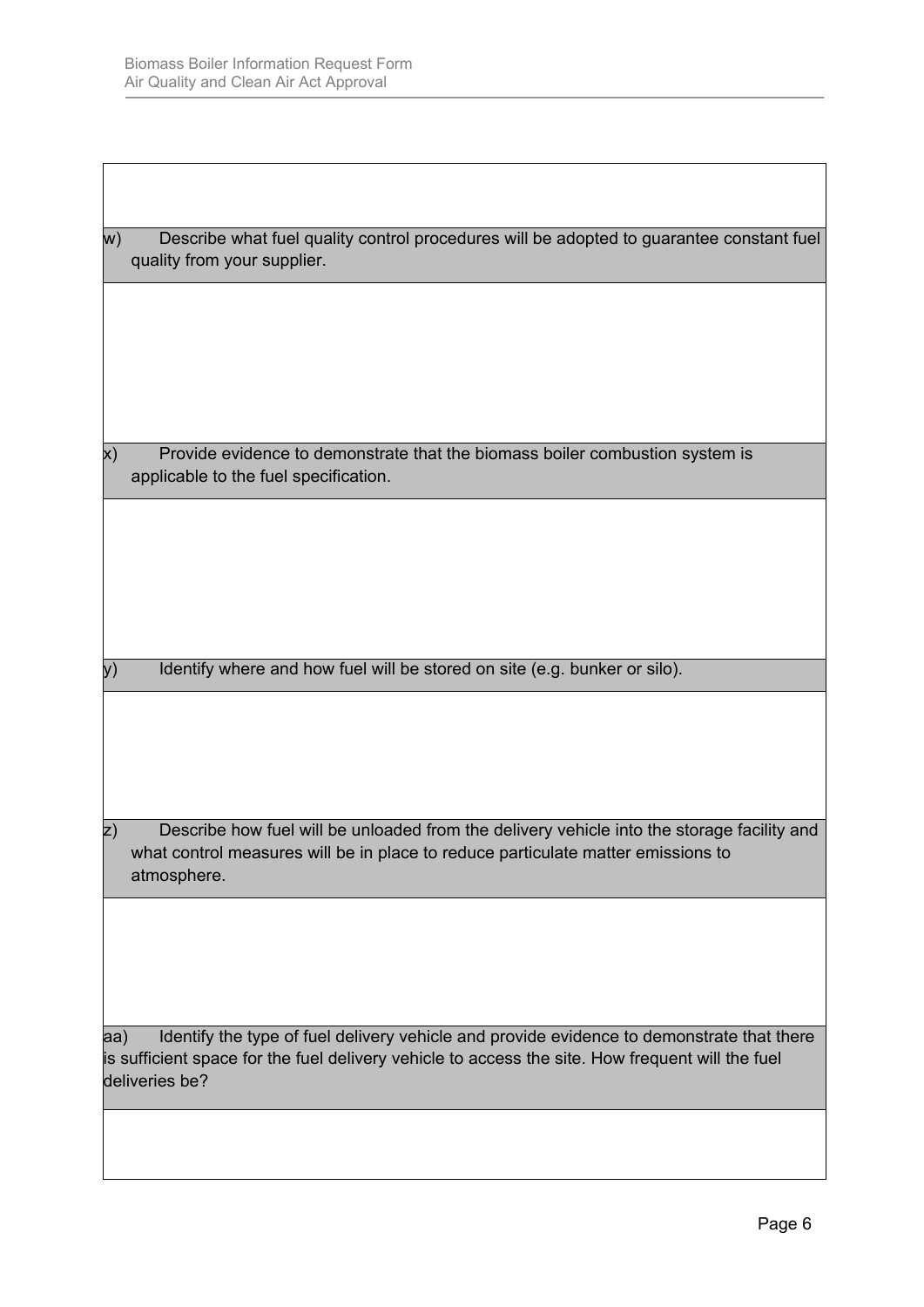| bb) | Are there noise issues to note related to the fuel store re-filling procedures? |
|-----|---------------------------------------------------------------------------------|
|     |                                                                                 |
|     |                                                                                 |
|     |                                                                                 |
| cc) | How will any mould or other odours from the fuel store be managed?              |
|     |                                                                                 |
|     |                                                                                 |
|     |                                                                                 |

## **6. Building Details**

The height and distance of neighbouring buildings will determine their exposure to emissions from the biomass boiler, and therefore the height of the stack needed. Your architect should be able to provide this information.

| dd) | Record the distance of adjacent buildings from boiler exhaust stack.             |  |
|-----|----------------------------------------------------------------------------------|--|
|     |                                                                                  |  |
|     |                                                                                  |  |
|     |                                                                                  |  |
| ee) | Record the height of adjacent buildings from boiler exhaust stack.               |  |
|     |                                                                                  |  |
|     |                                                                                  |  |
|     |                                                                                  |  |
|     |                                                                                  |  |
|     |                                                                                  |  |
| ff) | Record the dimensions of building to which the boiler exhaust stack is attached. |  |
|     |                                                                                  |  |
|     |                                                                                  |  |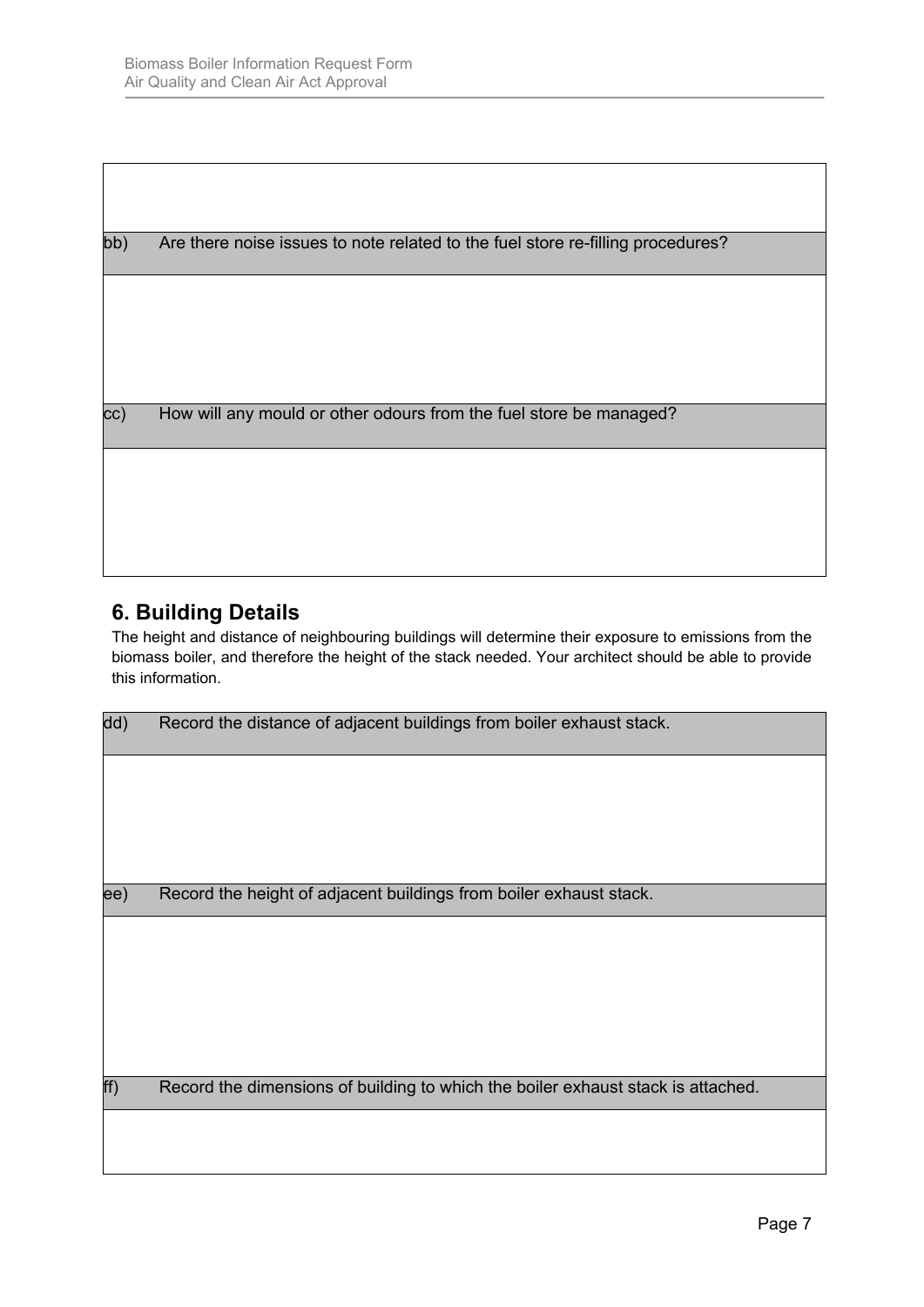gg) Indicate the distance from the boiler exhaust stack to the nearest fan assisted intakes and openable windows.

hh) Has there been a noise assessment for any motor driven fuel feed mechanism, with both internal and external noise propagation in mind?

## **7. Plans**

Please attach the following to this form:

- A site plan showing the location of the boiler room, fuel storage area and the access and exit route for fuel delivery vehicles, and
- A site plan showing the position of the boiler exhaust stack, fan assisted intake air vents and nearest openable windows.

## **8. Return this form to:**

Managed Growth and Communities Solihull MBC Council House Manor Square Solihull B91 3QB email planning@solihull.gov.uk

The operation of a biomass boiler may require regulation under the Clean Air Act 1993, the Environmental Permitting Regulations (EPR) or the Waste Incineration Directive (WID), depending on the type of biomass fuel and the size of the boiler, as detailed in Table 1.

A formal application for a permit must be made to SMBC or the Environment Agency, in order to operate a biomass boiler that falls under the EPR or WID.